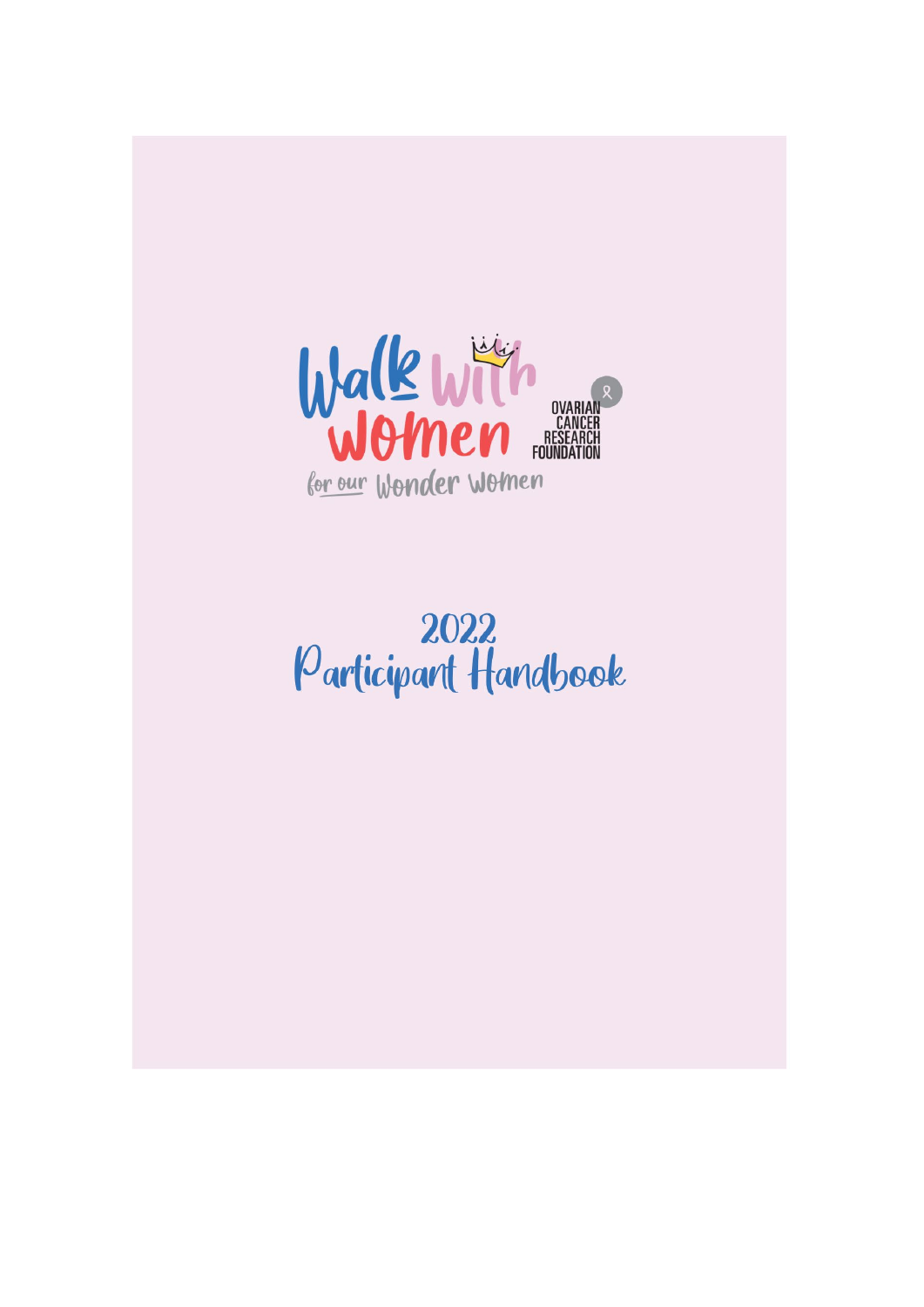## THANK YOU FOR JOINING THE 2022 WALK WITH WOMEN

The Wonder Woman Walk (now Walk With Women) was founded by Helen Powell, who sadly passed away in 2020 from ovarian cancer. Helen was a fierce and vibrant woman who was committed to raising awareness of ovarian cancer and communicating the desperate need for greater research funding.

We continue her legacy with the annual Walk With Women along the beautiful Mornington Peninsula.

#### *"Get involved if you can. However you can. It's all for a good cause. And be sure to have fun – compulsory fun." OCRF Ambassador, Helen Powell*

We're looking forward to a safe, enjoyable day with friends and family in one of the state's most scenic regions. This handbook details everything you need to know about the day – course information, key contact numbers, what to bring with you, tips ahead of your walk and more.

We recommend you read this from start to finish a couple of days before the event and keep it on your phone for event day access or print it out and take a copy with you on the day.

Thank you again, for taking part in the 2022 Walk With Women, we hope you enjoy!

## GENERAL EVENT INFORMATION

DATE: Sunday 6<sup>th</sup> February 2022

MEET TIME – 30 KM: 8.00am START TIME: 8.30am CUT-OFF TIME: 3.00pm sharp

START LINE LOCATION: Safety Beach Sailing club – 185 Marine Dr, Safety Beach VIC 3936,

MEET TIME – 5 KM: 1.00pm START TIME: 1.30pm CUT-OFF TIME: 3.00pm sharp

START LINE LOCATION: Blairgowrie Shopping Precinct, Cnr St John's Wood Road & Nepean Hwy, Blairgowrie

FINISH LINE FOR BOTH DISTANCES: Sorrento Beach – 2 Esplanade, Sorrento VIC

BUS STOP FOR RETURN TO START LINES: Gravel Carpark, Opposite Bowen Road, Sorrento Foreshore (about 500m back along the beach from the finish line)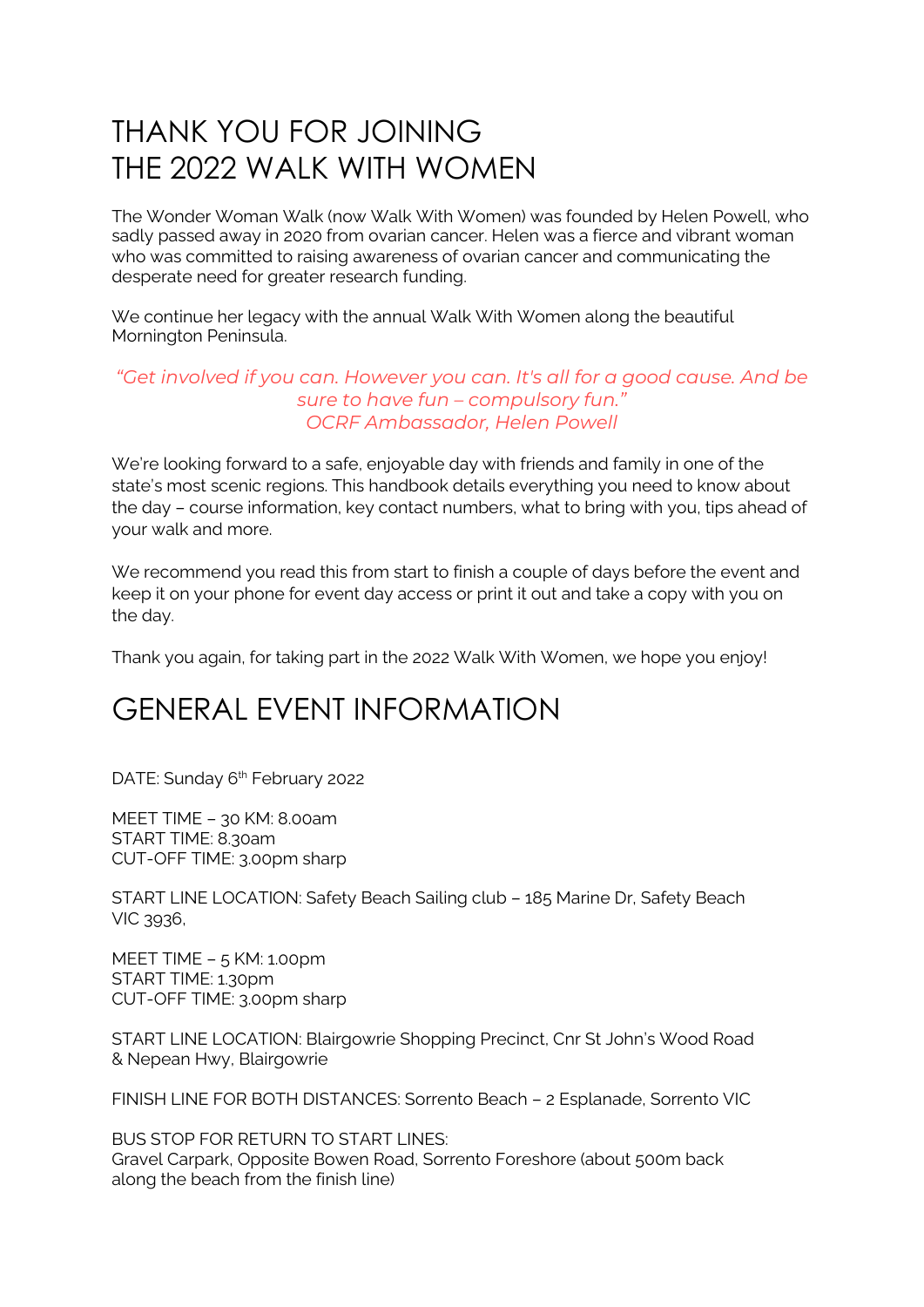# KEY CONTACTS

#### **In case of emergency please immediately call 000.**

*We request that you also call/text details to the Walk With Women team so that we can support the emergency response.*

#### **If you require first aid, please call/text Kevin (St John's) on 0412 874 720.**

*We request that you also call/text details to the Walk With Women team so that we can support the first aid response.*

#### **To report a hazard along the course, please call/text Georgie on 0407 326 603 or Arbel on 0435 375 157.**

Incident/Enquiry contact numbers:

| <b>What</b>             | <b>Name</b>                                | <b>Number</b> |
|-------------------------|--------------------------------------------|---------------|
| <b>First</b><br>Contact | Georgie Herbert<br>(Walk With Women Staff) | 0407 326 603  |
| Second<br>Contact       | Arbel Givargis<br>(Walk With Women Staff)  | 0425 375 157  |

| <b>Name</b>                        | <b>Number</b> |
|------------------------------------|---------------|
| First Aid Manager St Johns - Kevin | 0412 874 720  |
| <b>Morn Pen Shire Offices</b>      | 1300 850 600  |
| <b>Emergency services</b>          | Call 000      |
| <b>SES</b>                         | 132 500       |
| <b>Frankston Hospital</b>          | 97847777      |
| <b>Rosebud Hospital</b>            | 5986 0666     |
| <b>Vic Roads Emergencies</b>       | 131 170       |

## BEFORE THE EVENT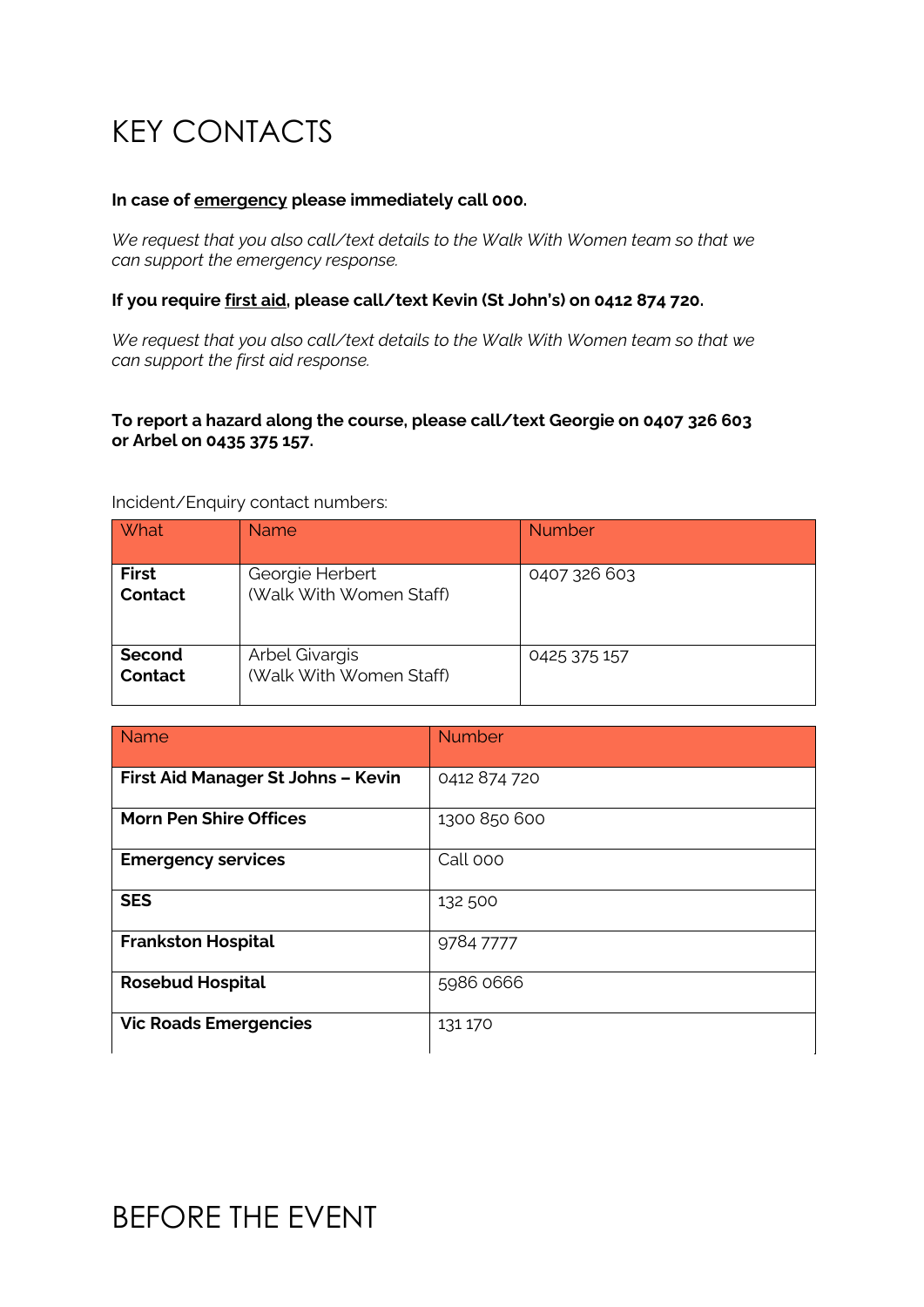- 1. Check the weather forecast for the Mornington Peninsula to inform suitable attire.
- 2. Research start line parking locations, ensure you allocate time to travel and park your car. Carpooling is recommended. For 30km Walkers, there are a few car parks off Marine Dr and on side streets off the main roads. For 5km Walkers, there is street parking in and around the Blairgowrie Shopping Precinct. There is no Walk With Women specific parking allocated.
- 3. Once parked, head to the start line you will see a registration table and signage.
- 4. Meet Walk With Women staff at registration table to check your name off, receive your drink bottle, wristband (essential) and any other course or walk updates, etc.

## WHAT TO BRING/WEAR

- o Appropriate walking shoes/runners
- o Please bring a **mask** with you for buses post-event
- o Reusable water bottle Walk With Women or your own, refill water stations are supplied along route
- o Food/snacks suitable and sufficient to fuel you for the walk
- o Appropriate clothing sun smart, wind proof, warm layers, depending on forecast, consider things like a change of socks if wet weather is forecast
- o Sun hat and/or sunglasses + sunscreen
- o Mobile phones (fully charged) and wallets/ID
- o Small personal first aid items like Band-Aids for blisters
- o Small bags or backpacks are encouraged to carry the essentials with you e.g., snacks, sunscreen, phones.

## **REMEMBER**

- o This is a Walk, not a run! For everyone's safety please only *walk* the course.
- o Both Walk distances have a finish time of 3pm which gives ample time to complete the walk – even at a casual walking pace.
- o Water/food stations will be packed up along the course at the times nominated the course description on the next page of your handbook.
- o Anyone still on the course after 3pm is welcome to continue to walk; however, will no longer be under the management of the Walk With Women team – which unfortunately means no further water/food stations or first aid access and no guarantees of catching the last bus back to your car, nor a pic with the finish line arch for your socials!

## COURSE DESCRIPTION – 5KM & 30KM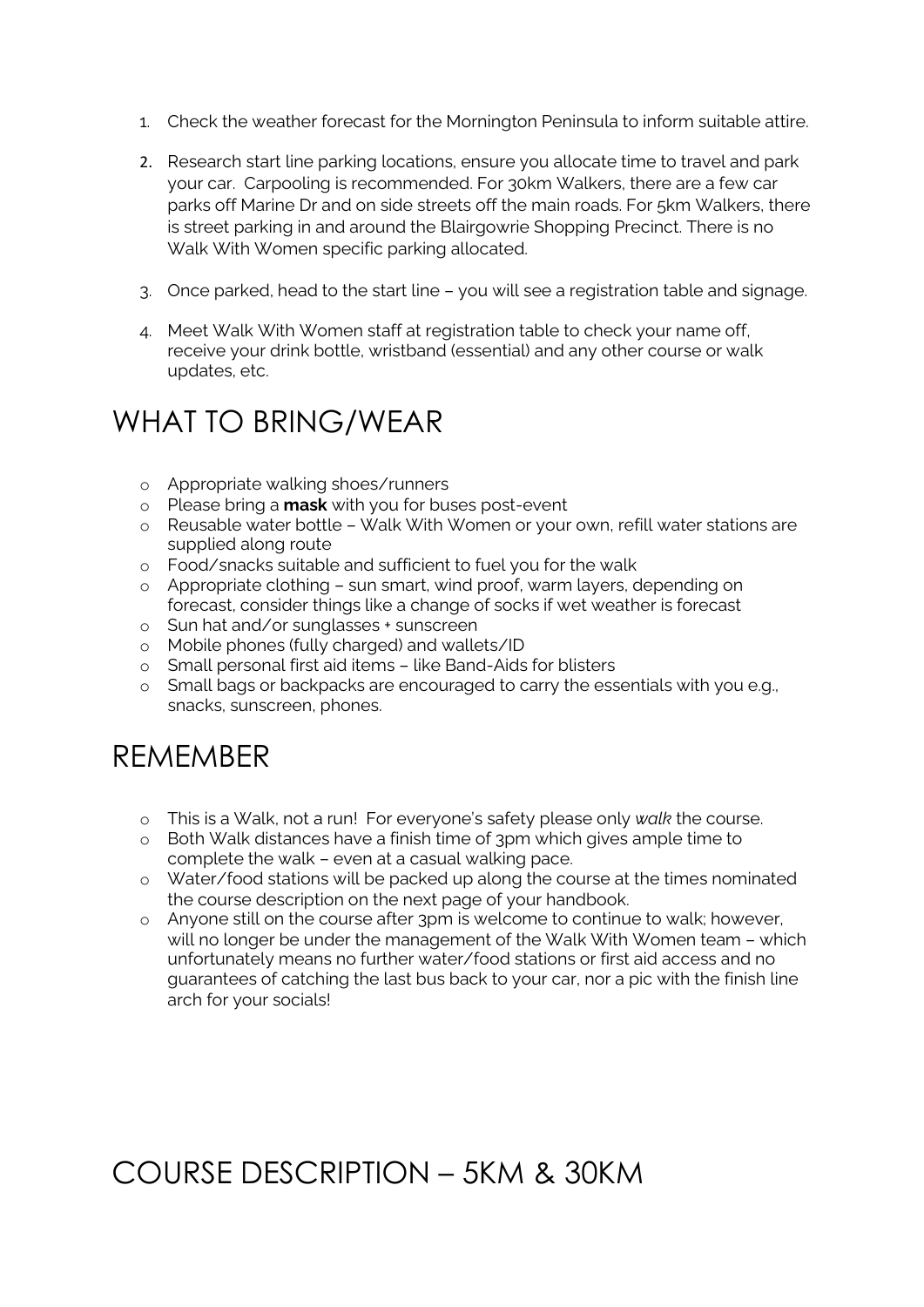A link to the Course Map (via Google Maps) can be found [here.](https://www.google.com/maps/d/u/0/edit?mid=1kEjIWrdfUDVvWag60tV42vWAh3Bpyg-i&usp=sharing) **Below are some key points along the course, noting that distances indicated are approximate.**

| <b>DISTANCE</b> | <b>LOCATION</b>                                                          | <b>ADDITIONAL INFORMATION</b>                                                                                                                                                                                                                                                                                                                                                                                                                                                                           |
|-----------------|--------------------------------------------------------------------------|---------------------------------------------------------------------------------------------------------------------------------------------------------------------------------------------------------------------------------------------------------------------------------------------------------------------------------------------------------------------------------------------------------------------------------------------------------------------------------------------------------|
| o km            | Safety Beach Sailing Club<br>30km Walk With Women<br><b>Starts here!</b> | Public toilets and water fill up available at the<br>official start line.<br>Follow the "Bay Trail" all the way to Rye! You'll<br>note that it winds through caravan parks, and<br>car parks. Please proceed through these with<br>care.<br>The official welcome is at 8am and start time is<br>8.30am!                                                                                                                                                                                                 |
| 5 km            | Dromana Beach                                                            | Public toilets available, here & you can also top<br>up your water bottle.                                                                                                                                                                                                                                                                                                                                                                                                                              |
| 10 km           | Rosebud Pier                                                             | Walk With Women drink station will be<br>available - keep an eye out for one of our<br>volunteers to top up your water bottle. We'll be<br>open until 11am.<br>Public toilets also available.                                                                                                                                                                                                                                                                                                           |
| 15 km           | Tootgarook Boat Ramp                                                     | Walk With Women drink station will be<br>available - keep an eye out for one of our<br>volunteers to top up your water bottle.<br>We'll be open until 12.30pm                                                                                                                                                                                                                                                                                                                                           |
| 20 km           | Dundas Street Rye                                                        | Walk With Women drink station will be<br>available - keep an eye out for one of our<br>volunteers to top up your water bottle.<br>We'll be open until 1.30pm.<br>Cross the Nepean Hwy from the "Bay Trail" at<br>the Dundas Street Traffic Lights and walk on<br>the other side of the road - on the footpath - to<br>Blairgowrie shops.<br>Please use the established pedestrian crossing<br>only - one of our friendly volunteers will be<br>here to assist!                                          |
| 25 km           | <b>Blairgowrie Shops</b><br>5km Walk With Women starts<br>here!          | Walk With Women drink station and 5km<br>Check in will be on the lawn near the<br>Blairgowrie Shops. Arrival for the 5km is 1pm<br>and we'll send you off at 1.30pm after the<br>official welcome.<br>We'll have the water station open until 2.30pm<br>for 30km walkers.<br>Cross from the footpath back to the beach side<br>of Nepean Hwy to finish the walk back on the<br>"Bay Trail". A volunteer will be here to assist,<br>please only cross at the pedestrian crossing<br>and cross with care! |
| 30 km           | Sorrento Foreshore<br><b>FINISH LINE is here!</b>                        | You've made it to the finish! Congratulations!<br>Refreshments and a snack will be available<br>here, please don't forget to check out. The bus<br>stop will be about 500m back from where you<br>came from opposite Bowen Road.<br>We close at 3pm - so make sure you're ther by<br>then!                                                                                                                                                                                                              |

# GENERAL COURSE INFORMATION

Caravan parks/campgrounds: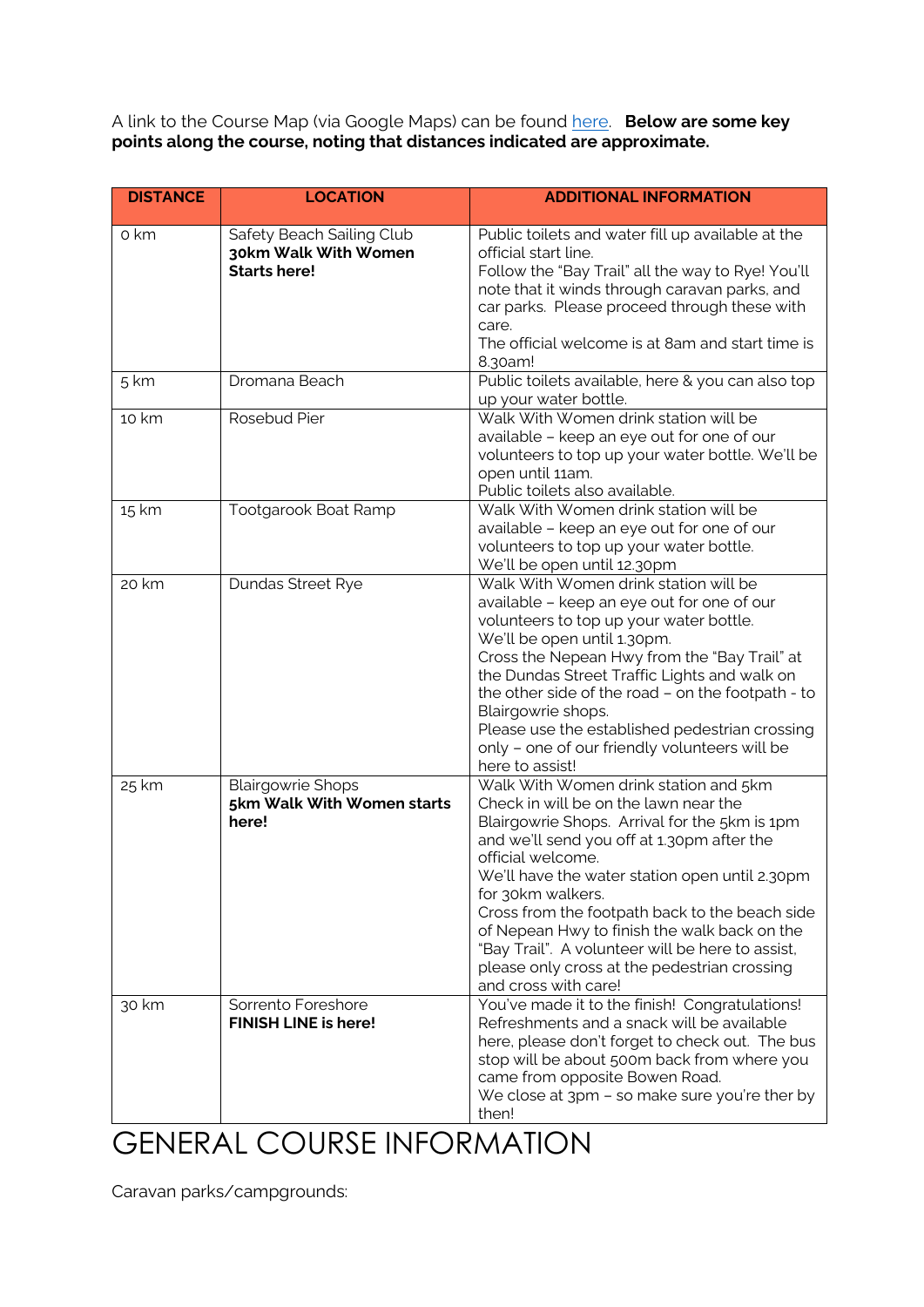o The Bay Trail passes through various local campgrounds and caravan parks. Please proceed with caution as some parts of the Trail are shared with vehicles. We also ask that you are respectful of local campers and keep noise to a minimum – particularly in the earlier hours. Also note that if the weather is good, its expected to be busy through these areas. A number of the toilet blocks in caravan park and campgrounds are locked with an access code and are not accessible for Walk With Women participants – these are only for campers. Please don't request access codes from campers, there are ample public toilets along the course.

Carparks/ boat ramps / road crossings:

o There are some points at which the Bay Trail passes through small carparks and crosses small side roads. Due to it being a busy period for the area, please ensure you are proceeding with caution and ensure that minors are always with adults, particularly in these areas.

Crossing busy roads/highway:

- o As the 30km is a very long walk, you are welcome to make quick stops for food and drink for a refuel! If you are crossing a busy road e.g. the Nepean Highway, we strongly recommend using an established pedestrian crossing – Walk With Women organisers cannot take responsibility for any accidents or injuries if you leave the defined Walk course.
- o The Walk will cross the Nepean Highway at two points for our 30km Walkers (at Dundas Street in Rye and again at the Blairgowrie Shops) and at one point for the 5km crew (at Blairgowrie shops) – volunteers will be station to assist you, please ensure you cross only at the marked crossing and only when the green man says 'go'!

Signage along route:

o Official traffic signage and custom Walk With Women signage will be placed along the route, should you need any direction or reminders.

Volunteers & Walk With Women staff along route:

- o You'll be greeted along the way by our Volunteers and Staff who will be identifiable by their Walk With Women tee and lanyard.
- o Please be friendly and patient with our volunteers and staff as they endeavour to help you have a fabulous day!
- o Feel free to flag an hazards or concerns to Volunteers and Staff as you meet them along the way if you prefer this to texting them through (please don't wait to find a staff member or volunteer in an emergency though!)

Toilets:

o There are multiple public toilets along the route. Some with longer distances between them than others. We recommend going when you can, not when you need! Some of them are outlined in the table above, but otherwise check the link to the map and zoom in to spot them.

Littering/Looking after the environment:

- o We have a zero tolerance to littering on the Walk With Women. Please hold onto any rubbish/food scraps until you locate a public waste bin.
- o There are plenty of bins (recycling and general waste) along the route keep an eye out for them at toilet blocks, gazebos, and throughout the camping grounds.

Reporting an issue: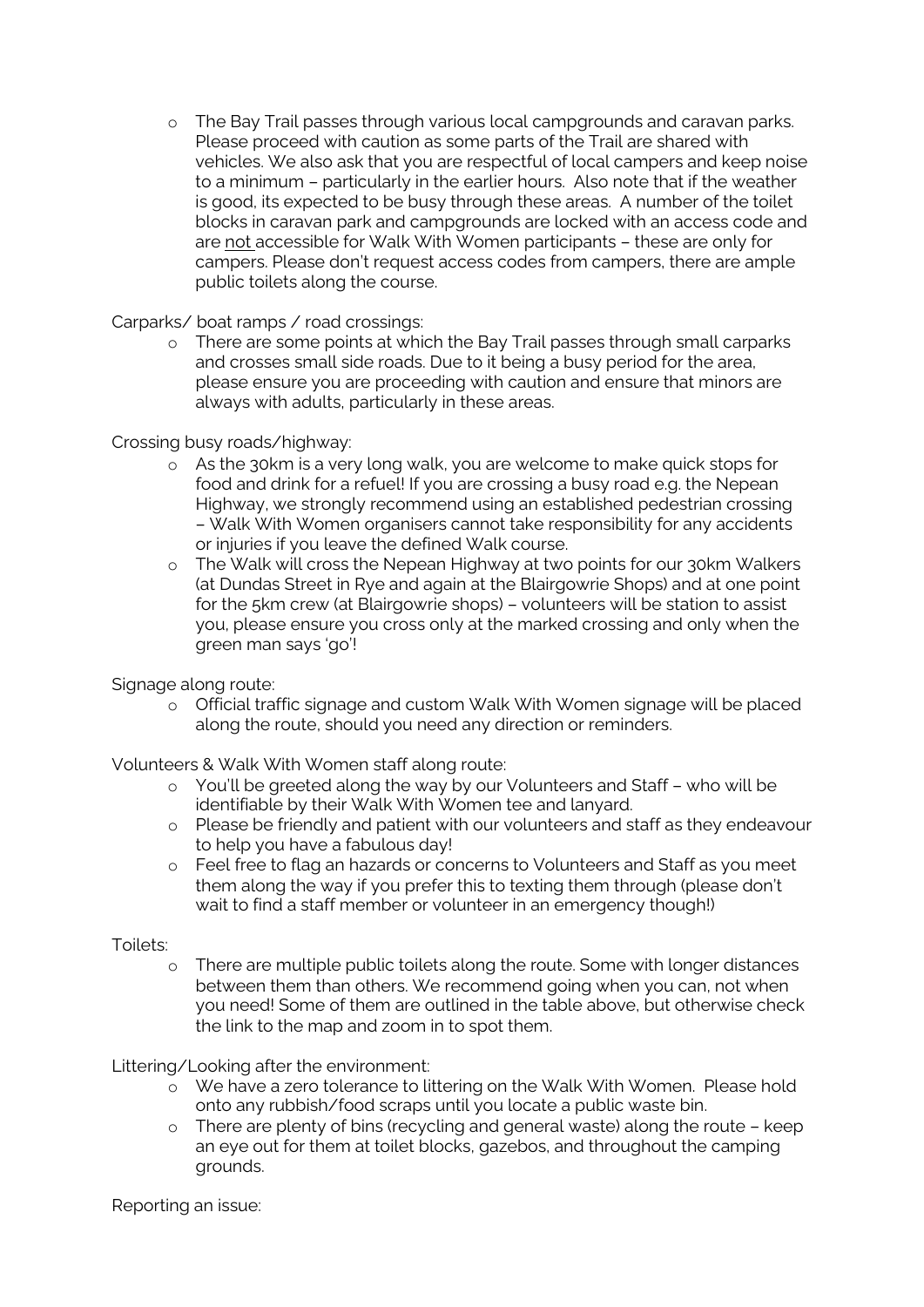o If you notice anything unsafe, potentially hazardous, or you think worth mentioning to our Walk With Women organisers along the way, please do not hesitate to report it by texting 0407 326 603.

## FIRST AID & EMERGENCIES

- o St Johns Ambulance will be present at the Walk With Women, for any first aid needs. To have a first aider attend to you, please contact Kevin on 0412 874 720. Please also report it to Walk With Women organisers by texting or calling 0407 326 603 with as much information as possible regarding location, nature of injury, name of injured person, etc.
- o For any emergencies, please immediately call emergency services on 000 and notify Walk With Women organisers by calling or texting 0407 326 603 with as much information as possible regarding location, nature of incident, name of the injured person(s), etc.
- o The Walk With Women organisers will advise Walkers via SMS in the event of a major emergency affecting participants and the ability to complete the Walk. Please keep your phone handy at all times.

## HYDRATION & HEATSTROKE

- o Please ensure you keep hydrated for the length of your walk.
- o You will be able to refill your reusable drink bottle with various Walk With Women water stations along the route at the 10km, 15km, 20km and 25km marks, as well as at the Start and Finish lines.
- o You are of course welcome to use public water fountains wherever possible and we encourage you to top up whenever you see a tap, especially if its hot!
- o You're also encouraged to bring electrolytes to add to your water powdered Powerade/Gatorade or Hydralite are all great options.

#### Heatstroke/heat exhaustion warning signs:

*While we are expecting an enjoyable, scenic day of walking, temperatures may be high, and if so, please ensure you do all that you can to avoid heatstroke/heat exhaustion by:*

- o *Wearing light and loose clothing*
- o *Wearing a hat, sunscreen (frequently reapplied!) sunglasses*
- o *Keeping well hydrated and eating enough food to sustain your Walk*
- o *Seeking shade as much as possible – i.e. if there's a shady side to the path, walk there rather than in direct sunlight*
- o *Taking frequent or necessary breaks in shade/shelter*
- o *Walking at the pace and in the distance that is suitable to your fitness and training*

*If it is hot, please look out for any early signs of heat exhaustion and heat stroke in yourself and your fellow Walkers and be proactive in seeking first aid and preventing it from worsening,* 

#### **Heat exhaustion symptoms:**

- o Headache
- o Body temperature more than 40 degrees Celsius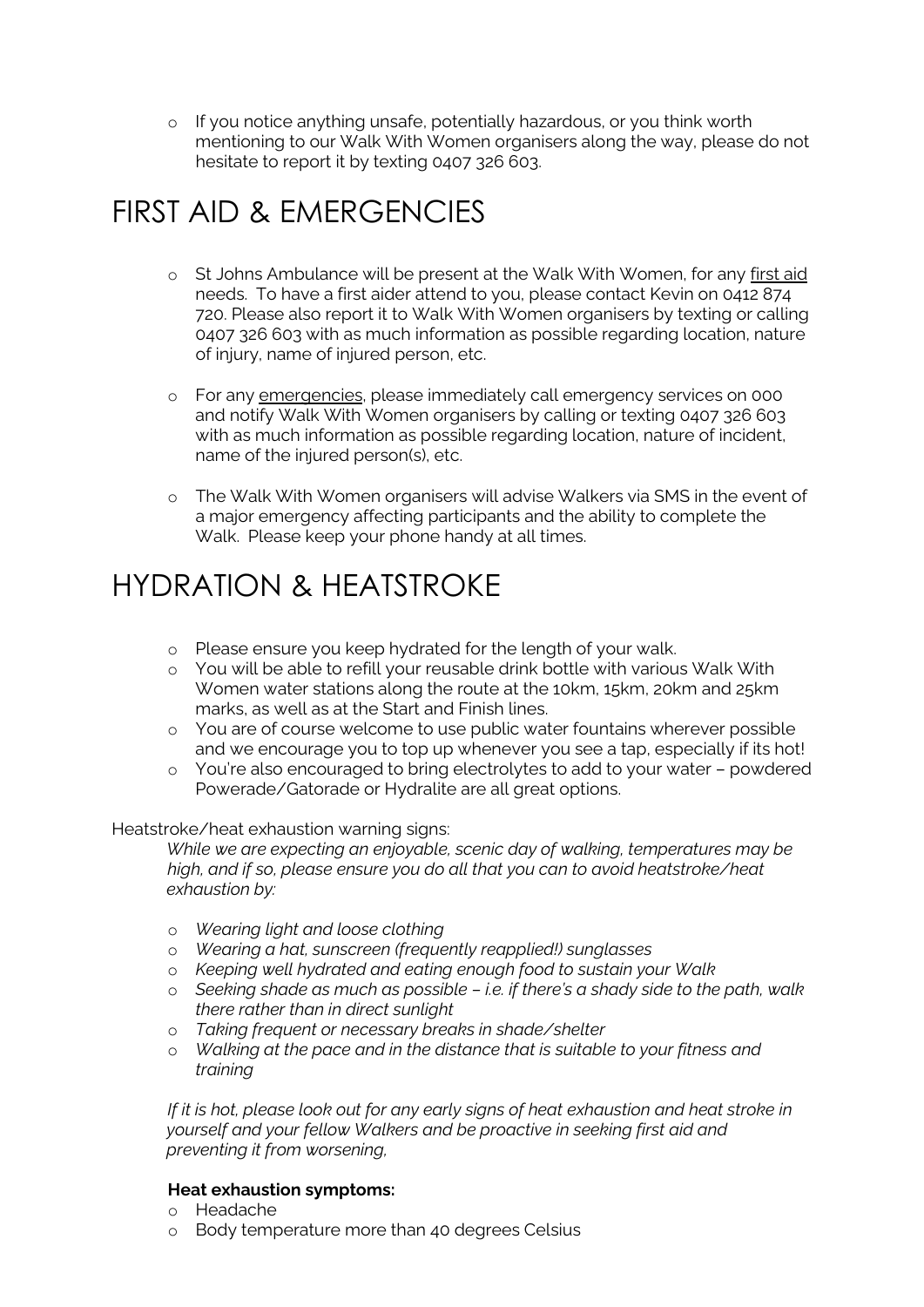- o Muscle cramps
- o Exhaustion and general weakness.
- o Nausea and/or vomiting
- o Dizzy spells
- o Pale, cool, clammy skin at first, becoming flushed and red later
- o A rapid, weak pulse.

#### **Heat exhaustion treatment:**

- o Help the person to lie down at total rest in a cool or shady area to monitor
- o Remove excessive clothing and loosen any tight clothing
- o Cool by fanning and moisten skin if possible
- o If fully alert and responsive, give them frequent small drinks of water
- o If muscle cramps occur, gently stretch the affected muscles to ease pain
- o If unresponsive, place in the recovery position.
- o If the person is unable to drink vomiting, unresponsive, or does not improve **call 000 for an ambulance**

#### **Heatstroke symptoms:**

- o Typically, no longer sweating.
- o Red, hot and dry skin.
- o A body temperature more than 40°C.
- o A rapid, strong pulse.
- o Rapid, noisy breathing.
- o Irrational or aggressive behaviour.
- o Deterioration of the conscious state.

#### **Heatstroke treatment:**

- o Call 000 for an ambulance immediately
- o Cool the person using wet towels or a wet sheet with a fan directed across the surface.
- o If ice packs are available, wrap them in towels and place them around the neck, groin and armpits.
- o If shivering occurs reduce active cooling.
- o Monitor the person continually
- o If unresponsive or not alert, place in the recovery position.
- o Prepare to give CPR if necessary.

## TAPPING OUT OF THE WALK EARLY

30km is a long way to walk, and for many of our participants, so is 5km! If you decide to leave the Walk early, you're welcome to do so. You may also need to finish up early in the event of an injury or medical issue.

Please note, however, that if your reason for leaving the Walk is *other* than for a medical/injury reason, in doing so you will need to arrange your own transport back to your car or wherever you next need to be. Public bus, or Uber are both good options.

We ask that you text Georgie on 0407 326 603 or Arbel on 0425 375 157 with the names of anyone planning to not finish and where you've tapped out. For those who have sought treatment for an injury or medical issue sustained on the Walk, suitable transport plans will be made for you in consultation with St John's and/or emergency services.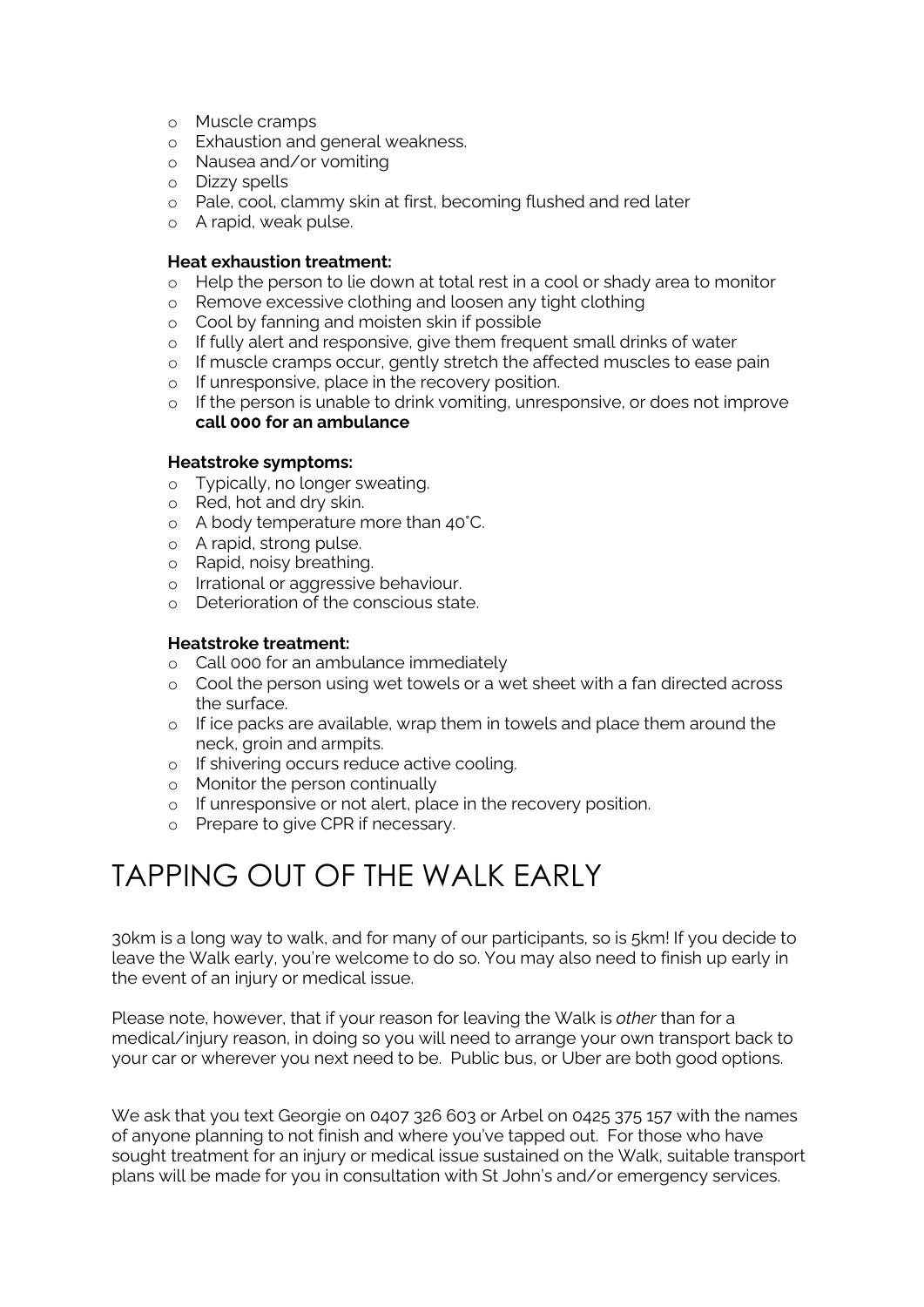## COVID-SAFETY

Thankfully, this event will take place out in the open, fresh air. However, we ask that you continue to observe covid-safety protocols:

- o It is highly recommended that you are double (or triple) vaccinated against Covid-19 to participate – remembering that many of our patient ambassadors are immunocompromised and some will be joining us on Event day, as will their families/carers on
- o Please don't attend if you are feeling unwell or have any Covid symptoms even if minor. There is a 'virtual' Walk With Women running throughout February which we can transfer your registration to for when you're feeling better.
- o If you have had Covid recently, and have recovered, consider whether your fitness level is back to where it needs to be to safely participate. If not, we can transfer your registration to the 'virtual' Walk With Women.
- o Wear a mask in densely populated areas, and where its not possible to maintain a 1.5m physical distance
- o Wear a mask indoors e.g., toilet blocks
- o Wash hands regularly if visiting the toilet, stopping at a Walk With Women drink station, etc
- o Try and maintain a 1.5 metre distance where possible from other walkers, and other Trail users and pop your mask on when you cant

## POST-WALK INFORMATION/TRANSPORT

Crossing the Finish Line

- o Please check your name off when you finish the Walk with one of our Finish Line Volunteers as this enables us to keep track of who is still on the course.
- o You'll be able to take some celebratory photos with the finish line archway and Walk With Women Instagram frame once you cross the finish line and mingle with other walkers on the picturesque Sorrento foreshore.

Getting back to your car

- o There will be 2 x 24-seater charter buses on rotation, taking walkers back the 5km and 30km starting points.
- o Buses will leave from the gravel carpark opposite Bowen Road on the Sorrento Foreshore – this is about a 500m walk from the finish line back along the trail from where you'll have walked from.
- o Please allow 30+ mins to travel back to the 30km starting point.
- o Due to the 30km round trip, we will endeavour to get you back to your car as quickly as possible; however, there may be a small wait time if buses are occupied.
- o You'll be popped onto a bus on a first there first on basis, with the first bus leaving as soon as sufficient people are there to fill it, and the last bus leaving at 3.30pm.
- o Our friendly volunteers will be at the bus stop to help you board in an orderly and safe fashion.

Important:

To board the buses, it is a requirement that **masks are worn** properly and a **proof of vaccination** is supplied, as per government regulations.

#### SOCIAL MEDIA